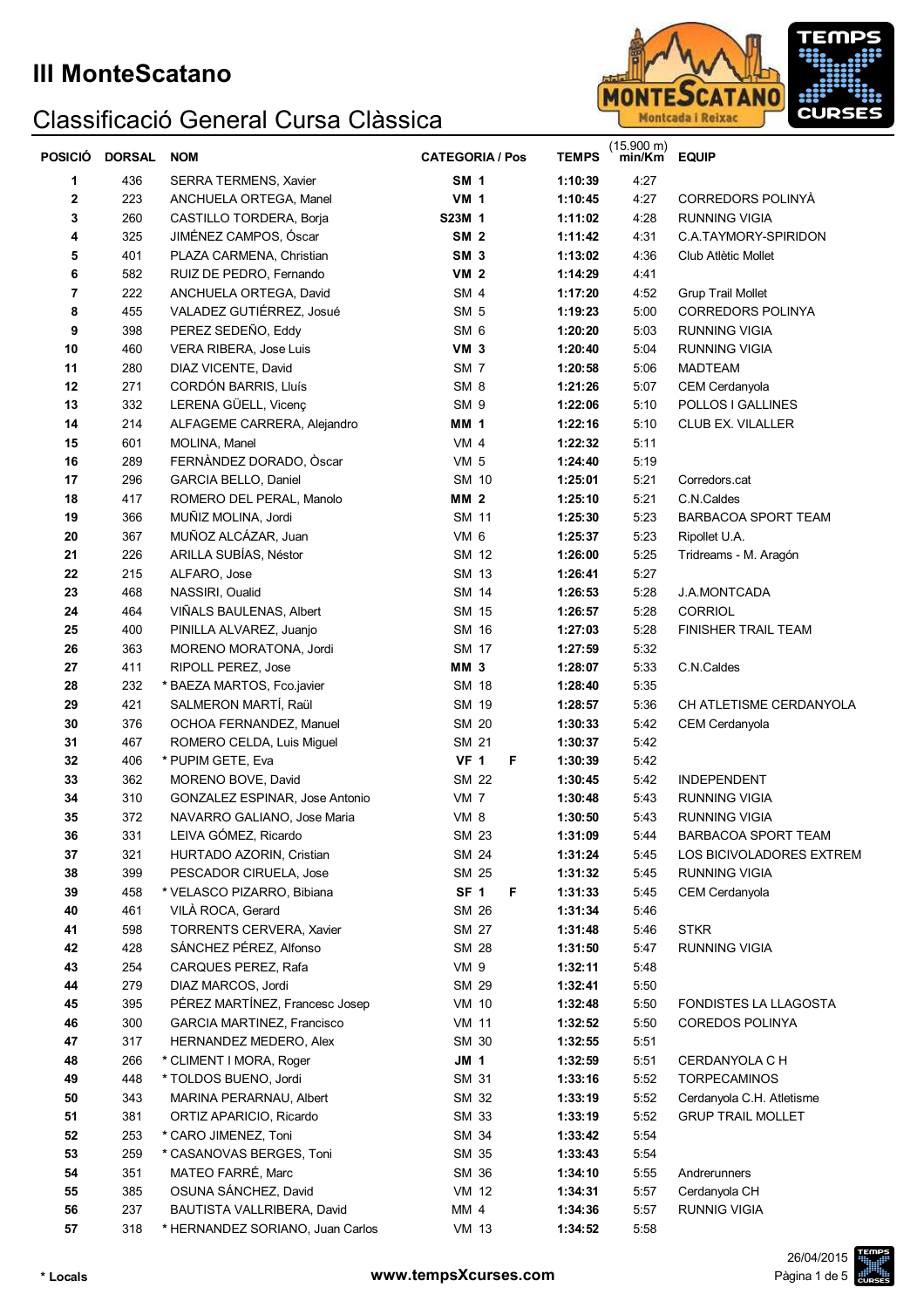

| POSICIÓ | <b>DORSAL</b> | <b>NOM</b>                     | <b>CATEGORIA / Pos</b> | <b>TEMPS</b> | $(15.900 \text{ m})$<br>min/Km | <b>EQUIP</b>                 |
|---------|---------------|--------------------------------|------------------------|--------------|--------------------------------|------------------------------|
| 58      | 335           | LOBATO, Rafa                   | SM 37                  | 1:35:07      | 5:59                           | <b>LLOPIS PASTOR</b>         |
| 59      | 438           | SERRET JOVÉ, Gina              | SF <sub>2</sub><br>F   | 1:35:16      | 5:59                           |                              |
| 60      | 252           | CAPILLA VERGARA, Francisco     | <b>VM 14</b>           | 1:35:19      | 6:00                           | <b>RUNNING VIGIA</b>         |
| 61      | 470           | RIBAS HERNANDO, Laia           | SF <sub>3</sub><br>F   | 1:35:45      | 6:01                           | Ashi Running Team            |
| 62      | 457           | VEGA LOPEZ-CALVO, Charly       | <b>MM 5</b>            | 1:35:46      | 6:01                           | <b>FINISHER TRAIL TEAM</b>   |
| 63      | 255           | CARULLA CORTIELLA, Carles      | <b>VM 15</b>           | 1:35:52      | 6:02                           |                              |
| 64      | 267           | * CLIMENT MARTÍ, David         | VM 16                  | 1:35:57      | 6:02                           | CERDANYOLA C H               |
| 65      | 440           | SIERRA PRADA, Jose             | SM 38                  | 1:36:07      | 6:03                           |                              |
| 66      | 219           | ALVAREZ HERNANDEZ, Raul        | SM 39                  | 1:36:17      | 6:03                           |                              |
| 67      | 412           | * ROBLES CABALLERO, Dani       | SM 40                  | 1:36:20      | 6:04                           |                              |
| 68      | 368           | * MUÑOZ ALONSO, Diego          | SM 41                  | 1:36:29      | 6:04                           |                              |
| 69      | 235           | BARÓN BAZ, Oskar               | <b>VM 17</b>           | 1:36:55      | 6:06                           |                              |
| 70      | 369           | MUÑOZ LOPEZ, Rafa              | SM 42                  | 1:37:08      | 6:07                           |                              |
| 71      | 212           | ALCALA PIÑOL, Jordi            | SM 43                  | 1:37:21      | 6:07                           |                              |
| 72      | 449           | TORRECILLAS BAYONAS, Cesar     | <b>VM 18</b>           | 1:37:25      | 6:08                           | <b>INDEPENDENT</b>           |
| 73      | 420           | SALGADO RODRIGUEZ, Javi        | SM 44                  | 1:37:33      | 6:08                           | <b>STKR</b>                  |
| 74      | 373           | NAVARRO SIRERA, Santi          | SM 45                  | 1:37:47      | 6:09                           | <b>LLOPIS PASTOR</b>         |
| 75      | 459           | VENERO GUDIÑO, Jose            | MM 6                   | 1:38:10      | 6:10                           | <b>FONDISTAS LA LLAGOSTA</b> |
| 76      | 345           | MARTIN GARCIA, Chema           | SM 46                  | 1:38:10      | 6:10                           | <b>FONDISTES LA LLAGOSTA</b> |
| 77      | 453           | <b>USIETO MIRALLES0, Jose</b>  | VM 19                  | 1:38:18      | 6:11                           |                              |
| 78      | 234           | BALCELLS MORELL, Orlando       | <b>VM 20</b>           | 1:38:33      | 6:12                           | <b>RUNNING VIGIA</b>         |
| 79      | 383           | ORTIZ CATALÀ, Carles           | <b>VM 21</b>           | 1:39:11      | 6:14                           | C.A. Nou Barris              |
| 80      | 415           | * RODRIGUEZ GARCIA, Adolfo     | <b>VM 22</b>           | 1:39:19      | 6:15                           | PHC SANT CUGAT               |
| 81      | 416           | ROMERA IBAÑEZ, Jordi           | <b>VM 23</b>           | 1:39:20      | 6:15                           | <b>RUNNING VIGIA</b>         |
| 82      | 447           | TERNS GOMÀ, Albert             | <b>VM 24</b>           | 1:39:25      | 6:15                           | RUNNERS ONLINE               |
| 83      | 278           | DÍAZ CRUZ, Rubén               | SM 47                  | 1:39:27      | 6:15                           | RIOSRUNING LES FRANQSES      |
| 84      | 355           | MOLANO BERMEJO, Josep          | SM 48                  | 1:39:33      | 6:16                           | <b>ENDIMONIATS</b>           |
| 85      | 287           | ESTRADA PEREZ, Manuel          | MM <sub>7</sub>        | 1:39:38      | 6:16                           | Fondistes La Llagosta        |
| 86      | 323           | IZQUIERDO TORREJIMENO, Jonatan | SM 49                  | 1:39:38      | 6:16                           | CEF Fem Força                |
| 87      | 379           | ORDOÑEZ CHICA, Salvador        | <b>VM 25</b>           | 1:39:48      | 6:17                           |                              |
| 88      | 353           | * MENGUAL BENITO, Lucas        | <b>VM 26</b>           | 1:39:50      | 6:17                           |                              |
| 89      | 392           | PEICASAT RODRIGUEZ, Cristina   | SF <sub>4</sub><br>F   | 1:39:52      | 6:17                           | FONDISTES LA LLAGOSTA        |
| 90      | 220           | ALVAREZ MARTÍNEZ, Miguel       | VM 27                  | 1:39:59      | 6:17                           | <b>CORREDORS POLINYA</b>     |
| 91      | 322           | ISAAC, Soledad                 | <b>VF 2</b><br>F       | 1:39:59      | 6:17                           | <b>CORREDORS POLINYA</b>     |
| 92      | 429           | SANCHEZ PONCE, Pablo           | SM 50                  | 1:40:05      | 6:18                           | CORREDORS.CAT                |
| 93      | 408           | RAMIREZ DE GEA, José           | <b>VM 28</b>           | 1:40:12      | 6:18                           | Fondistes La Llagosta        |
| 94      | 454           | * UTRERA MENA, José            | VM 29                  | 1:40:28      | 6:19                           |                              |
| 95      | 434           | SERRA CANER, Josep             | MM 8                   | 1:40:50      | 6:21                           |                              |
| 96      | 324           | JARDI MANUZ, Lluis             | <b>VM 30</b>           | 1:40:57      | 6:21                           |                              |
| 97      | 314           | GUARDIA PULIDO, Fran           | SM 51                  | 1:41:03      | 6:21                           | RUNNING VIGIA                |
| 98      | 397           | PÉREZ ORTUÑO, Raúl             | SM 52                  | 1:41:04      | 6:21                           | ALACANTÍ                     |
| 99      | 284           | * ELIA AGUADO, Luis Jose       | MM 9                   | 1:41:05      | 6:21                           | CABANILLEROS                 |
| 100     | 348           | MARTINEZ JOVER, Ivan           | SM 53                  | 1:41:34      | 6:23                           | <b>RUNNING VIGIA</b>         |
| 101     | 218           | * ALÓS SEGUÍ, Daniel           | SM 54                  | 1:41:49      | 6:24                           |                              |
| 102     | 365           | MOYA LEBRON, Jose              | <b>VM 31</b>           | 1:42:09      | 6:25                           | RUNNING VIGIA                |
| 103     | 452           | TUDELA GIL, Raúl               | SM 55                  | 1:42:10      | 6:26                           | <b>RUNNING VIGIA</b>         |
| 104     | 309           | GONZALEZ CAÑADAS, Francis      | VM 32                  | 1:42:15      | 6:26                           | CATALUNYA                    |
| 105     | 426           | SÁNCHEZ HERAS, Luís            | SM 56                  | 1:42:47      | 6:28                           | Barbacoa Sport Team          |
| 106     | 424           | * SÁNCHEZ ANDRÉS, David        | SM 57                  | 1:43:08      | 6:29                           | <b>INDEPENDENT</b>           |
| 107     | 501           | NAVARRO SANZ, Juan Miguel      | <b>VM 33</b>           | 1:43:20      | 6:30                           |                              |
| 108     | 258           | CASANELLAS COCA, David         | VM 34                  | 1:43:29      | 6:31                           |                              |
| 109     | 298           | GARCIA FUENTES, Juan Manuel    | VM 35                  | 1:44:03      | 6:33                           | <b>INDEPENDIENTE</b>         |
| 110     | 256           | CASADO BAÑOS, Ricardo          | VM 36                  | 1:44:19      | 6:34                           |                              |
| 111     | 451           | * TORRES MILLA, Patricia       | SF <sub>5</sub><br>F   | 1:44:20      | 6:34                           |                              |
| 112     | 248           | CANO CANAL, David              | <b>VM 37</b>           | 1:44:28      | 6:34                           |                              |
| 113     | 264           | CHITO OSUNA, Francisco José    | <b>VM 38</b>           | 1:44:39      | 6:35                           |                              |
| 114     | 396           | * PEREZ ORTEGA, Jose Maria     | VM 39                  | 1:44:45      | 6:35                           | INDEPENDENT                  |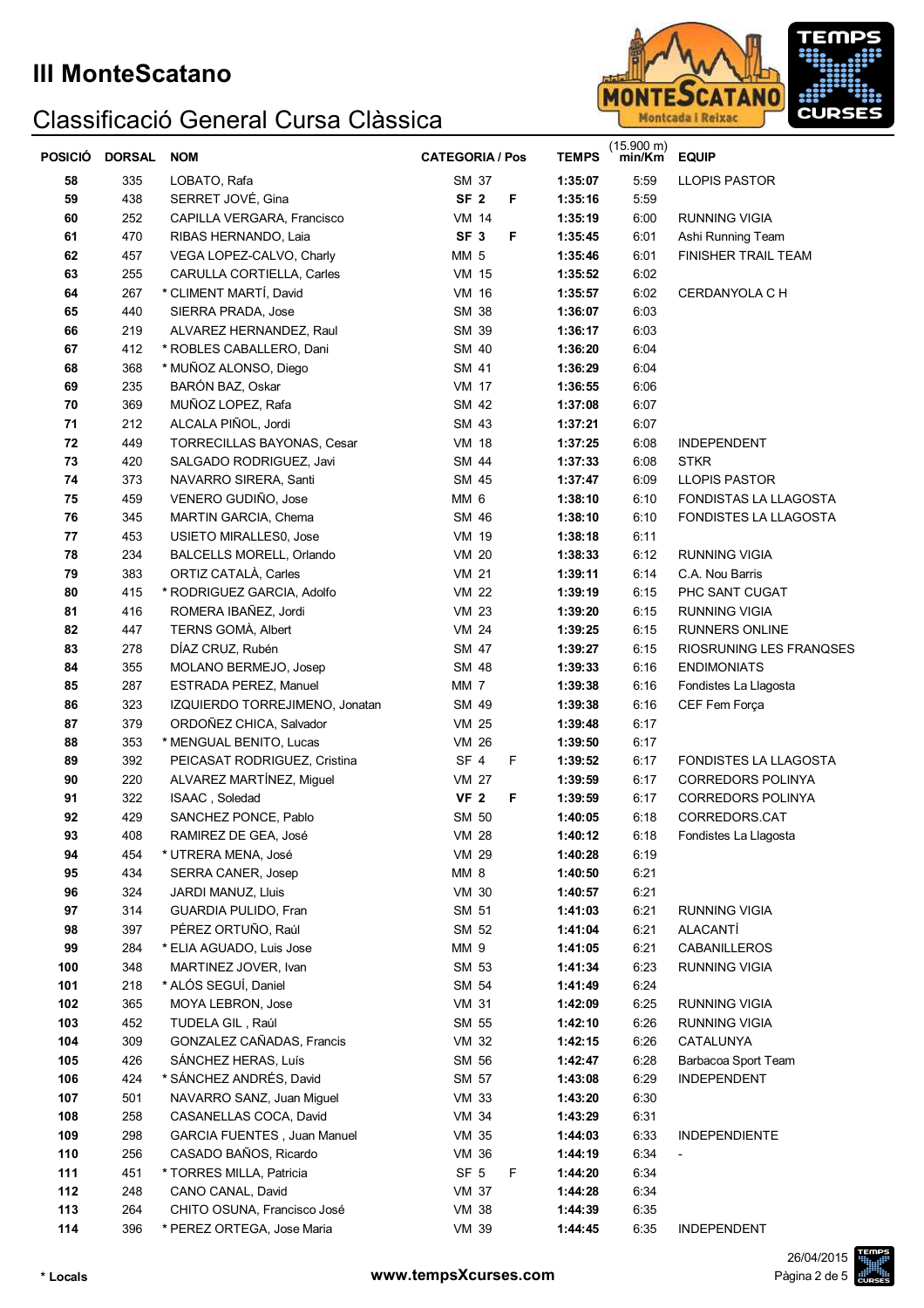

| 115<br>241<br>BLANCO GONZALEZ, Sito<br>VM 40<br>1:45:12<br>6:37<br>116<br>380<br>ORTEGO MARTINEZ, Lorenzo<br>SM 58<br>1:45:13<br>6:37<br>SM 59<br>117<br>285<br><b>ESCANILLA PRAT, Toni</b><br>1:45:35<br>6:38<br>SM 60<br>118<br>273<br>DE BLAS LORENZO, Marc<br>6:40<br><b>CORREBDN</b><br>1:45:53<br>* MARTÍNEZ MORÉ, Gregorio<br>119<br>SM 61<br>349<br>1:46:08<br>6:41<br>374<br>NICASIO UMBERT, Gilbert<br><b>VM 41</b><br>120<br>1:46:19<br>6:41<br><b>RUNNING VIGIA</b><br>121<br>339<br>SM 62<br>LUQUE, Francisco<br>1:46:22<br>6:41<br>122<br><b>VM 42</b><br>465<br>* VIVES USON, Miquel<br>1:46:26<br>6:42<br><b>CLUB EX VILALLER</b><br>123<br>418<br>ROURA GUARDIA, Francesc<br><b>VM 43</b><br>1:46:32<br>6:42<br>* DOÑA MARTÍN, Angel<br>124<br>282<br><b>VM 44</b><br>1:46:56<br>6:44<br><b>INDEPENDENT</b><br>125<br>413<br>SM 63<br>ROCA HERNANDEZ, Daniel<br>1:46:58<br>6:44<br>VF <sub>3</sub><br>F<br>126<br>450<br>TORREJON, Paki<br>1:47:13<br>6:45<br><b>RUNNING VIGIA</b><br>127<br>SM 64<br>263<br>* CERA IZQUIERDO, Antonio<br>1:47:31<br>6:46<br>ALBONDIGUILLAS RUNNING<br>SF <sub>6</sub><br>F<br>128<br>308<br>GOMEZ GONZALEZ, Milagros<br>1:47:55<br>6:47<br><b>FINISHER</b><br>129<br>SM 65<br>6:47<br>249<br>* CANO CANAL, Marc<br>1:47:59<br>JM <sub>2</sub><br>130<br>435<br>1:48:17<br>6:49<br><b>SERRA RUEDA, Arnau</b><br>131<br>295<br>MM 10<br>GALVEZ HERNANDEZ, Jordi<br>1:48:27<br>6:49<br>MASQUES SANT ANDREU<br>132<br>390<br>VM 45<br>PARERA CODINA, Albert<br>1:48:35<br>6:50<br><b>CH MONTBUI</b><br>133<br>230<br>VM 46<br>6:50<br><b>BACH PUIG, Jordi</b><br>1:48:40<br>CATALONIA RUN FOR FREEDOM<br>134<br>SM 66<br>6:50<br>305<br>GASPAR DE BERNARDO, JOSE<br>1:48:44<br>135<br>* MARTÍNEZ CARVAJAL, Joan<br>SM 67<br>347<br>1:48:52<br>6:51<br>136<br>244<br>SF 7<br>F<br><b>BONIL AGUSTI, Txell</b><br>1:48:58<br>6:51<br><b>ULTRAJAM</b><br>137<br>MM 11<br>6:51<br>456<br>* VALLESPINOS GRAU, Josep<br>1:49:01<br>138<br>SM 68<br>394<br>PEREZ MARTINEZ, Daniel<br>1:49:20<br>6:53<br>139<br>SM 69<br>304<br>GARRIDO IBARZ, Oscar<br>1:49:21<br>6:53<br><b>RED RUNNERS</b><br>140<br>CANO MARÍN, Carlos<br><b>VM 47</b><br>6:53<br>250<br>1:49:24<br>WEBER<br>141<br><b>SM 70</b><br>6:53<br>221<br>* ALVAREZ VAZQUEZ, Jose<br>1:49:29<br>142<br>SELLARES RODRIGUEZ, Ruben<br><b>VM 48</b><br>6:53<br>433<br>1:49:30<br>143<br>ARTAL OLLÈ, Estanislau<br>VM 49<br>6:54<br>228<br>1:49:44<br><b>INDIVIDUAL</b><br>144<br>SASTRE GALLEGO, Edu<br>SM 71<br>432<br>1:50:37<br>6:57<br>145<br>DURÁN PAVÓN, Francisco<br>SM 72<br>283<br>1:50:50<br>6:58<br><b>Red Runners</b><br>SF <sub>8</sub><br>F<br>146<br>341<br>MACIAN TAPIA, Gemma<br>1:51:02<br>6:59<br>GRUP CORREDORS DE MOLLET<br>147<br>238<br>BELLIDO REBOLLAR, Jose María<br><b>VM 50</b><br>1:51:04<br>6:59<br><b>GRUP CORREDORS CAN ARIMON</b><br>148<br>370<br>SM 73<br>MURILLO, Fran<br>1:51:11<br>7:00<br><b>RUNNING VIGIA</b><br>149<br>BERMEJO BLANCO, Gabriel<br><b>VM 51</b><br>239<br>1:51:20<br>7:00<br><b>RED RUNNERS</b><br><b>SM 74</b><br>1:51:24<br>7:00<br>247<br>CAMPS ARAGONES, Joan<br><b>BEER RUNNER</b><br>150<br>151<br>358<br>VM 52<br>1:51:25<br><b>ELS RAPITS</b><br>MORATONA, Jordi<br>7:00<br>384<br>SM 75<br>152<br>ORTIZ GRACIA, Jonathan<br>1:51:27<br>7:01<br><b>LOS RAPIDOS</b><br>SM 76<br>153<br>299<br>GARCIA GONZALEZ, Francisco<br>1:51:35<br>7:01<br><b>VF 4</b><br>F<br>154<br>211<br>1:51:37<br>7:01<br><b>RUNNING VIGIA</b><br>ABRIL CENTENO, Isabel<br>242<br>155<br><b>SM 77</b><br>7:02<br><b>RUNPARADIS</b><br><b>BOIRA RUIZ, Sergi</b><br>1:51:47<br>JM 3<br>156<br>257<br>* CASAMADA BELMONTE, Pol<br>7:02<br>1:51:47<br>VM 53<br>7:02<br>157<br>315<br>U.G.E. Badalona<br>GUERRERO BARRERA, Francisco<br>1:51:53<br>329<br>158<br>VM 54<br>1:52:59<br>7:06<br>* JURADO HURTADO, Damian<br>159<br>311<br>VM 55<br>1:53:13<br>7:07<br>NO HAY DOLOR<br>GONZALEZ GARCIA, Javier<br>VF <sub>5</sub><br>160<br>463<br>VILLAR COLOMÉ, Ester<br>F<br>1:53:28<br>7:08<br><b>TRAINING TRAIL TEAM</b><br><b>SM 78</b><br>7:10<br>161<br>391<br>PARRA GARCIA, Jose Luis<br>1:53:53<br>SM 79<br>7:11<br>162<br>360<br>* MORENO, Guillaume<br>1:54:10<br>163<br>294<br>FREIXES, Dani<br>VM 56<br>1:54:12<br>7:11<br>164<br>375<br>OBRADORS PINEDA, Jordi<br>VM 57<br>7:11<br><b>FINISHER</b><br>1:54:18<br>350<br>VM 58<br>7:12<br>165<br>MARTINEZ SOLE, Jordi<br>1:54:30<br>RUNNING VIGIA<br>217<br>7:13<br>166<br>ALONSO RIAGUAS, Vicente<br>MM 12<br>1:54:41<br>Fondistes La Llagosta<br>167<br>216<br>ALONSO LANCHARRO, Oscar<br>SM 80<br>7:13<br>LOS BICIVOLADORES-EXTREM<br>1:54:42<br>168<br>281<br>DOMINGUEZ SANCHEZ, Valentin<br>SM 81<br>1:55:00<br>7:14<br>SF <sub>9</sub><br>169<br>404<br>F<br>1:55:01<br>7:14<br>PUJADAS BASTARDES, Mitona<br>170<br>340<br>* LUQUE LOPERA, Carlos<br>SM 82<br>1:55:02<br>7:14<br><b>MAS RAMPINYO RUNNERS</b><br>171<br>377<br>OLIVA PONS, Ariadna<br>SF 10<br>F<br>1:55:05<br>7:14<br><b>BCTEAM</b> | <b>POSICIO</b> | <b>DORSAL</b> | <b>NOM</b> | <b>CATEGORIA / Pos</b> | <b>TEMPS</b> | $(15.900 \text{ m})$<br>min/Km | <b>EQUIP</b> |
|--------------------------------------------------------------------------------------------------------------------------------------------------------------------------------------------------------------------------------------------------------------------------------------------------------------------------------------------------------------------------------------------------------------------------------------------------------------------------------------------------------------------------------------------------------------------------------------------------------------------------------------------------------------------------------------------------------------------------------------------------------------------------------------------------------------------------------------------------------------------------------------------------------------------------------------------------------------------------------------------------------------------------------------------------------------------------------------------------------------------------------------------------------------------------------------------------------------------------------------------------------------------------------------------------------------------------------------------------------------------------------------------------------------------------------------------------------------------------------------------------------------------------------------------------------------------------------------------------------------------------------------------------------------------------------------------------------------------------------------------------------------------------------------------------------------------------------------------------------------------------------------------------------------------------------------------------------------------------------------------------------------------------------------------------------------------------------------------------------------------------------------------------------------------------------------------------------------------------------------------------------------------------------------------------------------------------------------------------------------------------------------------------------------------------------------------------------------------------------------------------------------------------------------------------------------------------------------------------------------------------------------------------------------------------------------------------------------------------------------------------------------------------------------------------------------------------------------------------------------------------------------------------------------------------------------------------------------------------------------------------------------------------------------------------------------------------------------------------------------------------------------------------------------------------------------------------------------------------------------------------------------------------------------------------------------------------------------------------------------------------------------------------------------------------------------------------------------------------------------------------------------------------------------------------------------------------------------------------------------------------------------------------------------------------------------------------------------------------------------------------------------------------------------------------------------------------------------------------------------------------------------------------------------------------------------------------------------------------------------------------------------------------------------------------------------------------------------------------------------------------------------------------------------------------------------------------------------------------------------------------------------------------------------------------------------------------------------------------------------------------------------------------------------------------------------------------------------------------------------------------------------------------------------------------------------------------------------------------------------------------------------------------------------------------------------------------------------------------------------------------------------------------------------------------------------------------------------------------------------------------------------------------------------------------------------------------------------------------------------------------------|----------------|---------------|------------|------------------------|--------------|--------------------------------|--------------|
|                                                                                                                                                                                                                                                                                                                                                                                                                                                                                                                                                                                                                                                                                                                                                                                                                                                                                                                                                                                                                                                                                                                                                                                                                                                                                                                                                                                                                                                                                                                                                                                                                                                                                                                                                                                                                                                                                                                                                                                                                                                                                                                                                                                                                                                                                                                                                                                                                                                                                                                                                                                                                                                                                                                                                                                                                                                                                                                                                                                                                                                                                                                                                                                                                                                                                                                                                                                                                                                                                                                                                                                                                                                                                                                                                                                                                                                                                                                                                                                                                                                                                                                                                                                                                                                                                                                                                                                                                                                                                                                                                                                                                                                                                                                                                                                                                                                                                                                                                                                                        |                |               |            |                        |              |                                |              |
|                                                                                                                                                                                                                                                                                                                                                                                                                                                                                                                                                                                                                                                                                                                                                                                                                                                                                                                                                                                                                                                                                                                                                                                                                                                                                                                                                                                                                                                                                                                                                                                                                                                                                                                                                                                                                                                                                                                                                                                                                                                                                                                                                                                                                                                                                                                                                                                                                                                                                                                                                                                                                                                                                                                                                                                                                                                                                                                                                                                                                                                                                                                                                                                                                                                                                                                                                                                                                                                                                                                                                                                                                                                                                                                                                                                                                                                                                                                                                                                                                                                                                                                                                                                                                                                                                                                                                                                                                                                                                                                                                                                                                                                                                                                                                                                                                                                                                                                                                                                                        |                |               |            |                        |              |                                |              |
|                                                                                                                                                                                                                                                                                                                                                                                                                                                                                                                                                                                                                                                                                                                                                                                                                                                                                                                                                                                                                                                                                                                                                                                                                                                                                                                                                                                                                                                                                                                                                                                                                                                                                                                                                                                                                                                                                                                                                                                                                                                                                                                                                                                                                                                                                                                                                                                                                                                                                                                                                                                                                                                                                                                                                                                                                                                                                                                                                                                                                                                                                                                                                                                                                                                                                                                                                                                                                                                                                                                                                                                                                                                                                                                                                                                                                                                                                                                                                                                                                                                                                                                                                                                                                                                                                                                                                                                                                                                                                                                                                                                                                                                                                                                                                                                                                                                                                                                                                                                                        |                |               |            |                        |              |                                |              |
|                                                                                                                                                                                                                                                                                                                                                                                                                                                                                                                                                                                                                                                                                                                                                                                                                                                                                                                                                                                                                                                                                                                                                                                                                                                                                                                                                                                                                                                                                                                                                                                                                                                                                                                                                                                                                                                                                                                                                                                                                                                                                                                                                                                                                                                                                                                                                                                                                                                                                                                                                                                                                                                                                                                                                                                                                                                                                                                                                                                                                                                                                                                                                                                                                                                                                                                                                                                                                                                                                                                                                                                                                                                                                                                                                                                                                                                                                                                                                                                                                                                                                                                                                                                                                                                                                                                                                                                                                                                                                                                                                                                                                                                                                                                                                                                                                                                                                                                                                                                                        |                |               |            |                        |              |                                |              |
|                                                                                                                                                                                                                                                                                                                                                                                                                                                                                                                                                                                                                                                                                                                                                                                                                                                                                                                                                                                                                                                                                                                                                                                                                                                                                                                                                                                                                                                                                                                                                                                                                                                                                                                                                                                                                                                                                                                                                                                                                                                                                                                                                                                                                                                                                                                                                                                                                                                                                                                                                                                                                                                                                                                                                                                                                                                                                                                                                                                                                                                                                                                                                                                                                                                                                                                                                                                                                                                                                                                                                                                                                                                                                                                                                                                                                                                                                                                                                                                                                                                                                                                                                                                                                                                                                                                                                                                                                                                                                                                                                                                                                                                                                                                                                                                                                                                                                                                                                                                                        |                |               |            |                        |              |                                |              |
|                                                                                                                                                                                                                                                                                                                                                                                                                                                                                                                                                                                                                                                                                                                                                                                                                                                                                                                                                                                                                                                                                                                                                                                                                                                                                                                                                                                                                                                                                                                                                                                                                                                                                                                                                                                                                                                                                                                                                                                                                                                                                                                                                                                                                                                                                                                                                                                                                                                                                                                                                                                                                                                                                                                                                                                                                                                                                                                                                                                                                                                                                                                                                                                                                                                                                                                                                                                                                                                                                                                                                                                                                                                                                                                                                                                                                                                                                                                                                                                                                                                                                                                                                                                                                                                                                                                                                                                                                                                                                                                                                                                                                                                                                                                                                                                                                                                                                                                                                                                                        |                |               |            |                        |              |                                |              |
|                                                                                                                                                                                                                                                                                                                                                                                                                                                                                                                                                                                                                                                                                                                                                                                                                                                                                                                                                                                                                                                                                                                                                                                                                                                                                                                                                                                                                                                                                                                                                                                                                                                                                                                                                                                                                                                                                                                                                                                                                                                                                                                                                                                                                                                                                                                                                                                                                                                                                                                                                                                                                                                                                                                                                                                                                                                                                                                                                                                                                                                                                                                                                                                                                                                                                                                                                                                                                                                                                                                                                                                                                                                                                                                                                                                                                                                                                                                                                                                                                                                                                                                                                                                                                                                                                                                                                                                                                                                                                                                                                                                                                                                                                                                                                                                                                                                                                                                                                                                                        |                |               |            |                        |              |                                |              |
|                                                                                                                                                                                                                                                                                                                                                                                                                                                                                                                                                                                                                                                                                                                                                                                                                                                                                                                                                                                                                                                                                                                                                                                                                                                                                                                                                                                                                                                                                                                                                                                                                                                                                                                                                                                                                                                                                                                                                                                                                                                                                                                                                                                                                                                                                                                                                                                                                                                                                                                                                                                                                                                                                                                                                                                                                                                                                                                                                                                                                                                                                                                                                                                                                                                                                                                                                                                                                                                                                                                                                                                                                                                                                                                                                                                                                                                                                                                                                                                                                                                                                                                                                                                                                                                                                                                                                                                                                                                                                                                                                                                                                                                                                                                                                                                                                                                                                                                                                                                                        |                |               |            |                        |              |                                |              |
|                                                                                                                                                                                                                                                                                                                                                                                                                                                                                                                                                                                                                                                                                                                                                                                                                                                                                                                                                                                                                                                                                                                                                                                                                                                                                                                                                                                                                                                                                                                                                                                                                                                                                                                                                                                                                                                                                                                                                                                                                                                                                                                                                                                                                                                                                                                                                                                                                                                                                                                                                                                                                                                                                                                                                                                                                                                                                                                                                                                                                                                                                                                                                                                                                                                                                                                                                                                                                                                                                                                                                                                                                                                                                                                                                                                                                                                                                                                                                                                                                                                                                                                                                                                                                                                                                                                                                                                                                                                                                                                                                                                                                                                                                                                                                                                                                                                                                                                                                                                                        |                |               |            |                        |              |                                |              |
|                                                                                                                                                                                                                                                                                                                                                                                                                                                                                                                                                                                                                                                                                                                                                                                                                                                                                                                                                                                                                                                                                                                                                                                                                                                                                                                                                                                                                                                                                                                                                                                                                                                                                                                                                                                                                                                                                                                                                                                                                                                                                                                                                                                                                                                                                                                                                                                                                                                                                                                                                                                                                                                                                                                                                                                                                                                                                                                                                                                                                                                                                                                                                                                                                                                                                                                                                                                                                                                                                                                                                                                                                                                                                                                                                                                                                                                                                                                                                                                                                                                                                                                                                                                                                                                                                                                                                                                                                                                                                                                                                                                                                                                                                                                                                                                                                                                                                                                                                                                                        |                |               |            |                        |              |                                |              |
|                                                                                                                                                                                                                                                                                                                                                                                                                                                                                                                                                                                                                                                                                                                                                                                                                                                                                                                                                                                                                                                                                                                                                                                                                                                                                                                                                                                                                                                                                                                                                                                                                                                                                                                                                                                                                                                                                                                                                                                                                                                                                                                                                                                                                                                                                                                                                                                                                                                                                                                                                                                                                                                                                                                                                                                                                                                                                                                                                                                                                                                                                                                                                                                                                                                                                                                                                                                                                                                                                                                                                                                                                                                                                                                                                                                                                                                                                                                                                                                                                                                                                                                                                                                                                                                                                                                                                                                                                                                                                                                                                                                                                                                                                                                                                                                                                                                                                                                                                                                                        |                |               |            |                        |              |                                |              |
|                                                                                                                                                                                                                                                                                                                                                                                                                                                                                                                                                                                                                                                                                                                                                                                                                                                                                                                                                                                                                                                                                                                                                                                                                                                                                                                                                                                                                                                                                                                                                                                                                                                                                                                                                                                                                                                                                                                                                                                                                                                                                                                                                                                                                                                                                                                                                                                                                                                                                                                                                                                                                                                                                                                                                                                                                                                                                                                                                                                                                                                                                                                                                                                                                                                                                                                                                                                                                                                                                                                                                                                                                                                                                                                                                                                                                                                                                                                                                                                                                                                                                                                                                                                                                                                                                                                                                                                                                                                                                                                                                                                                                                                                                                                                                                                                                                                                                                                                                                                                        |                |               |            |                        |              |                                |              |
|                                                                                                                                                                                                                                                                                                                                                                                                                                                                                                                                                                                                                                                                                                                                                                                                                                                                                                                                                                                                                                                                                                                                                                                                                                                                                                                                                                                                                                                                                                                                                                                                                                                                                                                                                                                                                                                                                                                                                                                                                                                                                                                                                                                                                                                                                                                                                                                                                                                                                                                                                                                                                                                                                                                                                                                                                                                                                                                                                                                                                                                                                                                                                                                                                                                                                                                                                                                                                                                                                                                                                                                                                                                                                                                                                                                                                                                                                                                                                                                                                                                                                                                                                                                                                                                                                                                                                                                                                                                                                                                                                                                                                                                                                                                                                                                                                                                                                                                                                                                                        |                |               |            |                        |              |                                |              |
|                                                                                                                                                                                                                                                                                                                                                                                                                                                                                                                                                                                                                                                                                                                                                                                                                                                                                                                                                                                                                                                                                                                                                                                                                                                                                                                                                                                                                                                                                                                                                                                                                                                                                                                                                                                                                                                                                                                                                                                                                                                                                                                                                                                                                                                                                                                                                                                                                                                                                                                                                                                                                                                                                                                                                                                                                                                                                                                                                                                                                                                                                                                                                                                                                                                                                                                                                                                                                                                                                                                                                                                                                                                                                                                                                                                                                                                                                                                                                                                                                                                                                                                                                                                                                                                                                                                                                                                                                                                                                                                                                                                                                                                                                                                                                                                                                                                                                                                                                                                                        |                |               |            |                        |              |                                |              |
|                                                                                                                                                                                                                                                                                                                                                                                                                                                                                                                                                                                                                                                                                                                                                                                                                                                                                                                                                                                                                                                                                                                                                                                                                                                                                                                                                                                                                                                                                                                                                                                                                                                                                                                                                                                                                                                                                                                                                                                                                                                                                                                                                                                                                                                                                                                                                                                                                                                                                                                                                                                                                                                                                                                                                                                                                                                                                                                                                                                                                                                                                                                                                                                                                                                                                                                                                                                                                                                                                                                                                                                                                                                                                                                                                                                                                                                                                                                                                                                                                                                                                                                                                                                                                                                                                                                                                                                                                                                                                                                                                                                                                                                                                                                                                                                                                                                                                                                                                                                                        |                |               |            |                        |              |                                |              |
|                                                                                                                                                                                                                                                                                                                                                                                                                                                                                                                                                                                                                                                                                                                                                                                                                                                                                                                                                                                                                                                                                                                                                                                                                                                                                                                                                                                                                                                                                                                                                                                                                                                                                                                                                                                                                                                                                                                                                                                                                                                                                                                                                                                                                                                                                                                                                                                                                                                                                                                                                                                                                                                                                                                                                                                                                                                                                                                                                                                                                                                                                                                                                                                                                                                                                                                                                                                                                                                                                                                                                                                                                                                                                                                                                                                                                                                                                                                                                                                                                                                                                                                                                                                                                                                                                                                                                                                                                                                                                                                                                                                                                                                                                                                                                                                                                                                                                                                                                                                                        |                |               |            |                        |              |                                |              |
|                                                                                                                                                                                                                                                                                                                                                                                                                                                                                                                                                                                                                                                                                                                                                                                                                                                                                                                                                                                                                                                                                                                                                                                                                                                                                                                                                                                                                                                                                                                                                                                                                                                                                                                                                                                                                                                                                                                                                                                                                                                                                                                                                                                                                                                                                                                                                                                                                                                                                                                                                                                                                                                                                                                                                                                                                                                                                                                                                                                                                                                                                                                                                                                                                                                                                                                                                                                                                                                                                                                                                                                                                                                                                                                                                                                                                                                                                                                                                                                                                                                                                                                                                                                                                                                                                                                                                                                                                                                                                                                                                                                                                                                                                                                                                                                                                                                                                                                                                                                                        |                |               |            |                        |              |                                |              |
|                                                                                                                                                                                                                                                                                                                                                                                                                                                                                                                                                                                                                                                                                                                                                                                                                                                                                                                                                                                                                                                                                                                                                                                                                                                                                                                                                                                                                                                                                                                                                                                                                                                                                                                                                                                                                                                                                                                                                                                                                                                                                                                                                                                                                                                                                                                                                                                                                                                                                                                                                                                                                                                                                                                                                                                                                                                                                                                                                                                                                                                                                                                                                                                                                                                                                                                                                                                                                                                                                                                                                                                                                                                                                                                                                                                                                                                                                                                                                                                                                                                                                                                                                                                                                                                                                                                                                                                                                                                                                                                                                                                                                                                                                                                                                                                                                                                                                                                                                                                                        |                |               |            |                        |              |                                |              |
|                                                                                                                                                                                                                                                                                                                                                                                                                                                                                                                                                                                                                                                                                                                                                                                                                                                                                                                                                                                                                                                                                                                                                                                                                                                                                                                                                                                                                                                                                                                                                                                                                                                                                                                                                                                                                                                                                                                                                                                                                                                                                                                                                                                                                                                                                                                                                                                                                                                                                                                                                                                                                                                                                                                                                                                                                                                                                                                                                                                                                                                                                                                                                                                                                                                                                                                                                                                                                                                                                                                                                                                                                                                                                                                                                                                                                                                                                                                                                                                                                                                                                                                                                                                                                                                                                                                                                                                                                                                                                                                                                                                                                                                                                                                                                                                                                                                                                                                                                                                                        |                |               |            |                        |              |                                |              |
|                                                                                                                                                                                                                                                                                                                                                                                                                                                                                                                                                                                                                                                                                                                                                                                                                                                                                                                                                                                                                                                                                                                                                                                                                                                                                                                                                                                                                                                                                                                                                                                                                                                                                                                                                                                                                                                                                                                                                                                                                                                                                                                                                                                                                                                                                                                                                                                                                                                                                                                                                                                                                                                                                                                                                                                                                                                                                                                                                                                                                                                                                                                                                                                                                                                                                                                                                                                                                                                                                                                                                                                                                                                                                                                                                                                                                                                                                                                                                                                                                                                                                                                                                                                                                                                                                                                                                                                                                                                                                                                                                                                                                                                                                                                                                                                                                                                                                                                                                                                                        |                |               |            |                        |              |                                |              |
|                                                                                                                                                                                                                                                                                                                                                                                                                                                                                                                                                                                                                                                                                                                                                                                                                                                                                                                                                                                                                                                                                                                                                                                                                                                                                                                                                                                                                                                                                                                                                                                                                                                                                                                                                                                                                                                                                                                                                                                                                                                                                                                                                                                                                                                                                                                                                                                                                                                                                                                                                                                                                                                                                                                                                                                                                                                                                                                                                                                                                                                                                                                                                                                                                                                                                                                                                                                                                                                                                                                                                                                                                                                                                                                                                                                                                                                                                                                                                                                                                                                                                                                                                                                                                                                                                                                                                                                                                                                                                                                                                                                                                                                                                                                                                                                                                                                                                                                                                                                                        |                |               |            |                        |              |                                |              |
|                                                                                                                                                                                                                                                                                                                                                                                                                                                                                                                                                                                                                                                                                                                                                                                                                                                                                                                                                                                                                                                                                                                                                                                                                                                                                                                                                                                                                                                                                                                                                                                                                                                                                                                                                                                                                                                                                                                                                                                                                                                                                                                                                                                                                                                                                                                                                                                                                                                                                                                                                                                                                                                                                                                                                                                                                                                                                                                                                                                                                                                                                                                                                                                                                                                                                                                                                                                                                                                                                                                                                                                                                                                                                                                                                                                                                                                                                                                                                                                                                                                                                                                                                                                                                                                                                                                                                                                                                                                                                                                                                                                                                                                                                                                                                                                                                                                                                                                                                                                                        |                |               |            |                        |              |                                |              |
|                                                                                                                                                                                                                                                                                                                                                                                                                                                                                                                                                                                                                                                                                                                                                                                                                                                                                                                                                                                                                                                                                                                                                                                                                                                                                                                                                                                                                                                                                                                                                                                                                                                                                                                                                                                                                                                                                                                                                                                                                                                                                                                                                                                                                                                                                                                                                                                                                                                                                                                                                                                                                                                                                                                                                                                                                                                                                                                                                                                                                                                                                                                                                                                                                                                                                                                                                                                                                                                                                                                                                                                                                                                                                                                                                                                                                                                                                                                                                                                                                                                                                                                                                                                                                                                                                                                                                                                                                                                                                                                                                                                                                                                                                                                                                                                                                                                                                                                                                                                                        |                |               |            |                        |              |                                |              |
|                                                                                                                                                                                                                                                                                                                                                                                                                                                                                                                                                                                                                                                                                                                                                                                                                                                                                                                                                                                                                                                                                                                                                                                                                                                                                                                                                                                                                                                                                                                                                                                                                                                                                                                                                                                                                                                                                                                                                                                                                                                                                                                                                                                                                                                                                                                                                                                                                                                                                                                                                                                                                                                                                                                                                                                                                                                                                                                                                                                                                                                                                                                                                                                                                                                                                                                                                                                                                                                                                                                                                                                                                                                                                                                                                                                                                                                                                                                                                                                                                                                                                                                                                                                                                                                                                                                                                                                                                                                                                                                                                                                                                                                                                                                                                                                                                                                                                                                                                                                                        |                |               |            |                        |              |                                |              |
|                                                                                                                                                                                                                                                                                                                                                                                                                                                                                                                                                                                                                                                                                                                                                                                                                                                                                                                                                                                                                                                                                                                                                                                                                                                                                                                                                                                                                                                                                                                                                                                                                                                                                                                                                                                                                                                                                                                                                                                                                                                                                                                                                                                                                                                                                                                                                                                                                                                                                                                                                                                                                                                                                                                                                                                                                                                                                                                                                                                                                                                                                                                                                                                                                                                                                                                                                                                                                                                                                                                                                                                                                                                                                                                                                                                                                                                                                                                                                                                                                                                                                                                                                                                                                                                                                                                                                                                                                                                                                                                                                                                                                                                                                                                                                                                                                                                                                                                                                                                                        |                |               |            |                        |              |                                |              |
|                                                                                                                                                                                                                                                                                                                                                                                                                                                                                                                                                                                                                                                                                                                                                                                                                                                                                                                                                                                                                                                                                                                                                                                                                                                                                                                                                                                                                                                                                                                                                                                                                                                                                                                                                                                                                                                                                                                                                                                                                                                                                                                                                                                                                                                                                                                                                                                                                                                                                                                                                                                                                                                                                                                                                                                                                                                                                                                                                                                                                                                                                                                                                                                                                                                                                                                                                                                                                                                                                                                                                                                                                                                                                                                                                                                                                                                                                                                                                                                                                                                                                                                                                                                                                                                                                                                                                                                                                                                                                                                                                                                                                                                                                                                                                                                                                                                                                                                                                                                                        |                |               |            |                        |              |                                |              |
|                                                                                                                                                                                                                                                                                                                                                                                                                                                                                                                                                                                                                                                                                                                                                                                                                                                                                                                                                                                                                                                                                                                                                                                                                                                                                                                                                                                                                                                                                                                                                                                                                                                                                                                                                                                                                                                                                                                                                                                                                                                                                                                                                                                                                                                                                                                                                                                                                                                                                                                                                                                                                                                                                                                                                                                                                                                                                                                                                                                                                                                                                                                                                                                                                                                                                                                                                                                                                                                                                                                                                                                                                                                                                                                                                                                                                                                                                                                                                                                                                                                                                                                                                                                                                                                                                                                                                                                                                                                                                                                                                                                                                                                                                                                                                                                                                                                                                                                                                                                                        |                |               |            |                        |              |                                |              |
|                                                                                                                                                                                                                                                                                                                                                                                                                                                                                                                                                                                                                                                                                                                                                                                                                                                                                                                                                                                                                                                                                                                                                                                                                                                                                                                                                                                                                                                                                                                                                                                                                                                                                                                                                                                                                                                                                                                                                                                                                                                                                                                                                                                                                                                                                                                                                                                                                                                                                                                                                                                                                                                                                                                                                                                                                                                                                                                                                                                                                                                                                                                                                                                                                                                                                                                                                                                                                                                                                                                                                                                                                                                                                                                                                                                                                                                                                                                                                                                                                                                                                                                                                                                                                                                                                                                                                                                                                                                                                                                                                                                                                                                                                                                                                                                                                                                                                                                                                                                                        |                |               |            |                        |              |                                |              |
|                                                                                                                                                                                                                                                                                                                                                                                                                                                                                                                                                                                                                                                                                                                                                                                                                                                                                                                                                                                                                                                                                                                                                                                                                                                                                                                                                                                                                                                                                                                                                                                                                                                                                                                                                                                                                                                                                                                                                                                                                                                                                                                                                                                                                                                                                                                                                                                                                                                                                                                                                                                                                                                                                                                                                                                                                                                                                                                                                                                                                                                                                                                                                                                                                                                                                                                                                                                                                                                                                                                                                                                                                                                                                                                                                                                                                                                                                                                                                                                                                                                                                                                                                                                                                                                                                                                                                                                                                                                                                                                                                                                                                                                                                                                                                                                                                                                                                                                                                                                                        |                |               |            |                        |              |                                |              |
|                                                                                                                                                                                                                                                                                                                                                                                                                                                                                                                                                                                                                                                                                                                                                                                                                                                                                                                                                                                                                                                                                                                                                                                                                                                                                                                                                                                                                                                                                                                                                                                                                                                                                                                                                                                                                                                                                                                                                                                                                                                                                                                                                                                                                                                                                                                                                                                                                                                                                                                                                                                                                                                                                                                                                                                                                                                                                                                                                                                                                                                                                                                                                                                                                                                                                                                                                                                                                                                                                                                                                                                                                                                                                                                                                                                                                                                                                                                                                                                                                                                                                                                                                                                                                                                                                                                                                                                                                                                                                                                                                                                                                                                                                                                                                                                                                                                                                                                                                                                                        |                |               |            |                        |              |                                |              |
|                                                                                                                                                                                                                                                                                                                                                                                                                                                                                                                                                                                                                                                                                                                                                                                                                                                                                                                                                                                                                                                                                                                                                                                                                                                                                                                                                                                                                                                                                                                                                                                                                                                                                                                                                                                                                                                                                                                                                                                                                                                                                                                                                                                                                                                                                                                                                                                                                                                                                                                                                                                                                                                                                                                                                                                                                                                                                                                                                                                                                                                                                                                                                                                                                                                                                                                                                                                                                                                                                                                                                                                                                                                                                                                                                                                                                                                                                                                                                                                                                                                                                                                                                                                                                                                                                                                                                                                                                                                                                                                                                                                                                                                                                                                                                                                                                                                                                                                                                                                                        |                |               |            |                        |              |                                |              |
|                                                                                                                                                                                                                                                                                                                                                                                                                                                                                                                                                                                                                                                                                                                                                                                                                                                                                                                                                                                                                                                                                                                                                                                                                                                                                                                                                                                                                                                                                                                                                                                                                                                                                                                                                                                                                                                                                                                                                                                                                                                                                                                                                                                                                                                                                                                                                                                                                                                                                                                                                                                                                                                                                                                                                                                                                                                                                                                                                                                                                                                                                                                                                                                                                                                                                                                                                                                                                                                                                                                                                                                                                                                                                                                                                                                                                                                                                                                                                                                                                                                                                                                                                                                                                                                                                                                                                                                                                                                                                                                                                                                                                                                                                                                                                                                                                                                                                                                                                                                                        |                |               |            |                        |              |                                |              |
|                                                                                                                                                                                                                                                                                                                                                                                                                                                                                                                                                                                                                                                                                                                                                                                                                                                                                                                                                                                                                                                                                                                                                                                                                                                                                                                                                                                                                                                                                                                                                                                                                                                                                                                                                                                                                                                                                                                                                                                                                                                                                                                                                                                                                                                                                                                                                                                                                                                                                                                                                                                                                                                                                                                                                                                                                                                                                                                                                                                                                                                                                                                                                                                                                                                                                                                                                                                                                                                                                                                                                                                                                                                                                                                                                                                                                                                                                                                                                                                                                                                                                                                                                                                                                                                                                                                                                                                                                                                                                                                                                                                                                                                                                                                                                                                                                                                                                                                                                                                                        |                |               |            |                        |              |                                |              |
|                                                                                                                                                                                                                                                                                                                                                                                                                                                                                                                                                                                                                                                                                                                                                                                                                                                                                                                                                                                                                                                                                                                                                                                                                                                                                                                                                                                                                                                                                                                                                                                                                                                                                                                                                                                                                                                                                                                                                                                                                                                                                                                                                                                                                                                                                                                                                                                                                                                                                                                                                                                                                                                                                                                                                                                                                                                                                                                                                                                                                                                                                                                                                                                                                                                                                                                                                                                                                                                                                                                                                                                                                                                                                                                                                                                                                                                                                                                                                                                                                                                                                                                                                                                                                                                                                                                                                                                                                                                                                                                                                                                                                                                                                                                                                                                                                                                                                                                                                                                                        |                |               |            |                        |              |                                |              |
|                                                                                                                                                                                                                                                                                                                                                                                                                                                                                                                                                                                                                                                                                                                                                                                                                                                                                                                                                                                                                                                                                                                                                                                                                                                                                                                                                                                                                                                                                                                                                                                                                                                                                                                                                                                                                                                                                                                                                                                                                                                                                                                                                                                                                                                                                                                                                                                                                                                                                                                                                                                                                                                                                                                                                                                                                                                                                                                                                                                                                                                                                                                                                                                                                                                                                                                                                                                                                                                                                                                                                                                                                                                                                                                                                                                                                                                                                                                                                                                                                                                                                                                                                                                                                                                                                                                                                                                                                                                                                                                                                                                                                                                                                                                                                                                                                                                                                                                                                                                                        |                |               |            |                        |              |                                |              |
|                                                                                                                                                                                                                                                                                                                                                                                                                                                                                                                                                                                                                                                                                                                                                                                                                                                                                                                                                                                                                                                                                                                                                                                                                                                                                                                                                                                                                                                                                                                                                                                                                                                                                                                                                                                                                                                                                                                                                                                                                                                                                                                                                                                                                                                                                                                                                                                                                                                                                                                                                                                                                                                                                                                                                                                                                                                                                                                                                                                                                                                                                                                                                                                                                                                                                                                                                                                                                                                                                                                                                                                                                                                                                                                                                                                                                                                                                                                                                                                                                                                                                                                                                                                                                                                                                                                                                                                                                                                                                                                                                                                                                                                                                                                                                                                                                                                                                                                                                                                                        |                |               |            |                        |              |                                |              |
|                                                                                                                                                                                                                                                                                                                                                                                                                                                                                                                                                                                                                                                                                                                                                                                                                                                                                                                                                                                                                                                                                                                                                                                                                                                                                                                                                                                                                                                                                                                                                                                                                                                                                                                                                                                                                                                                                                                                                                                                                                                                                                                                                                                                                                                                                                                                                                                                                                                                                                                                                                                                                                                                                                                                                                                                                                                                                                                                                                                                                                                                                                                                                                                                                                                                                                                                                                                                                                                                                                                                                                                                                                                                                                                                                                                                                                                                                                                                                                                                                                                                                                                                                                                                                                                                                                                                                                                                                                                                                                                                                                                                                                                                                                                                                                                                                                                                                                                                                                                                        |                |               |            |                        |              |                                |              |
|                                                                                                                                                                                                                                                                                                                                                                                                                                                                                                                                                                                                                                                                                                                                                                                                                                                                                                                                                                                                                                                                                                                                                                                                                                                                                                                                                                                                                                                                                                                                                                                                                                                                                                                                                                                                                                                                                                                                                                                                                                                                                                                                                                                                                                                                                                                                                                                                                                                                                                                                                                                                                                                                                                                                                                                                                                                                                                                                                                                                                                                                                                                                                                                                                                                                                                                                                                                                                                                                                                                                                                                                                                                                                                                                                                                                                                                                                                                                                                                                                                                                                                                                                                                                                                                                                                                                                                                                                                                                                                                                                                                                                                                                                                                                                                                                                                                                                                                                                                                                        |                |               |            |                        |              |                                |              |
|                                                                                                                                                                                                                                                                                                                                                                                                                                                                                                                                                                                                                                                                                                                                                                                                                                                                                                                                                                                                                                                                                                                                                                                                                                                                                                                                                                                                                                                                                                                                                                                                                                                                                                                                                                                                                                                                                                                                                                                                                                                                                                                                                                                                                                                                                                                                                                                                                                                                                                                                                                                                                                                                                                                                                                                                                                                                                                                                                                                                                                                                                                                                                                                                                                                                                                                                                                                                                                                                                                                                                                                                                                                                                                                                                                                                                                                                                                                                                                                                                                                                                                                                                                                                                                                                                                                                                                                                                                                                                                                                                                                                                                                                                                                                                                                                                                                                                                                                                                                                        |                |               |            |                        |              |                                |              |
|                                                                                                                                                                                                                                                                                                                                                                                                                                                                                                                                                                                                                                                                                                                                                                                                                                                                                                                                                                                                                                                                                                                                                                                                                                                                                                                                                                                                                                                                                                                                                                                                                                                                                                                                                                                                                                                                                                                                                                                                                                                                                                                                                                                                                                                                                                                                                                                                                                                                                                                                                                                                                                                                                                                                                                                                                                                                                                                                                                                                                                                                                                                                                                                                                                                                                                                                                                                                                                                                                                                                                                                                                                                                                                                                                                                                                                                                                                                                                                                                                                                                                                                                                                                                                                                                                                                                                                                                                                                                                                                                                                                                                                                                                                                                                                                                                                                                                                                                                                                                        |                |               |            |                        |              |                                |              |
|                                                                                                                                                                                                                                                                                                                                                                                                                                                                                                                                                                                                                                                                                                                                                                                                                                                                                                                                                                                                                                                                                                                                                                                                                                                                                                                                                                                                                                                                                                                                                                                                                                                                                                                                                                                                                                                                                                                                                                                                                                                                                                                                                                                                                                                                                                                                                                                                                                                                                                                                                                                                                                                                                                                                                                                                                                                                                                                                                                                                                                                                                                                                                                                                                                                                                                                                                                                                                                                                                                                                                                                                                                                                                                                                                                                                                                                                                                                                                                                                                                                                                                                                                                                                                                                                                                                                                                                                                                                                                                                                                                                                                                                                                                                                                                                                                                                                                                                                                                                                        |                |               |            |                        |              |                                |              |
|                                                                                                                                                                                                                                                                                                                                                                                                                                                                                                                                                                                                                                                                                                                                                                                                                                                                                                                                                                                                                                                                                                                                                                                                                                                                                                                                                                                                                                                                                                                                                                                                                                                                                                                                                                                                                                                                                                                                                                                                                                                                                                                                                                                                                                                                                                                                                                                                                                                                                                                                                                                                                                                                                                                                                                                                                                                                                                                                                                                                                                                                                                                                                                                                                                                                                                                                                                                                                                                                                                                                                                                                                                                                                                                                                                                                                                                                                                                                                                                                                                                                                                                                                                                                                                                                                                                                                                                                                                                                                                                                                                                                                                                                                                                                                                                                                                                                                                                                                                                                        |                |               |            |                        |              |                                |              |
|                                                                                                                                                                                                                                                                                                                                                                                                                                                                                                                                                                                                                                                                                                                                                                                                                                                                                                                                                                                                                                                                                                                                                                                                                                                                                                                                                                                                                                                                                                                                                                                                                                                                                                                                                                                                                                                                                                                                                                                                                                                                                                                                                                                                                                                                                                                                                                                                                                                                                                                                                                                                                                                                                                                                                                                                                                                                                                                                                                                                                                                                                                                                                                                                                                                                                                                                                                                                                                                                                                                                                                                                                                                                                                                                                                                                                                                                                                                                                                                                                                                                                                                                                                                                                                                                                                                                                                                                                                                                                                                                                                                                                                                                                                                                                                                                                                                                                                                                                                                                        |                |               |            |                        |              |                                |              |
|                                                                                                                                                                                                                                                                                                                                                                                                                                                                                                                                                                                                                                                                                                                                                                                                                                                                                                                                                                                                                                                                                                                                                                                                                                                                                                                                                                                                                                                                                                                                                                                                                                                                                                                                                                                                                                                                                                                                                                                                                                                                                                                                                                                                                                                                                                                                                                                                                                                                                                                                                                                                                                                                                                                                                                                                                                                                                                                                                                                                                                                                                                                                                                                                                                                                                                                                                                                                                                                                                                                                                                                                                                                                                                                                                                                                                                                                                                                                                                                                                                                                                                                                                                                                                                                                                                                                                                                                                                                                                                                                                                                                                                                                                                                                                                                                                                                                                                                                                                                                        |                |               |            |                        |              |                                |              |
|                                                                                                                                                                                                                                                                                                                                                                                                                                                                                                                                                                                                                                                                                                                                                                                                                                                                                                                                                                                                                                                                                                                                                                                                                                                                                                                                                                                                                                                                                                                                                                                                                                                                                                                                                                                                                                                                                                                                                                                                                                                                                                                                                                                                                                                                                                                                                                                                                                                                                                                                                                                                                                                                                                                                                                                                                                                                                                                                                                                                                                                                                                                                                                                                                                                                                                                                                                                                                                                                                                                                                                                                                                                                                                                                                                                                                                                                                                                                                                                                                                                                                                                                                                                                                                                                                                                                                                                                                                                                                                                                                                                                                                                                                                                                                                                                                                                                                                                                                                                                        |                |               |            |                        |              |                                |              |
|                                                                                                                                                                                                                                                                                                                                                                                                                                                                                                                                                                                                                                                                                                                                                                                                                                                                                                                                                                                                                                                                                                                                                                                                                                                                                                                                                                                                                                                                                                                                                                                                                                                                                                                                                                                                                                                                                                                                                                                                                                                                                                                                                                                                                                                                                                                                                                                                                                                                                                                                                                                                                                                                                                                                                                                                                                                                                                                                                                                                                                                                                                                                                                                                                                                                                                                                                                                                                                                                                                                                                                                                                                                                                                                                                                                                                                                                                                                                                                                                                                                                                                                                                                                                                                                                                                                                                                                                                                                                                                                                                                                                                                                                                                                                                                                                                                                                                                                                                                                                        |                |               |            |                        |              |                                |              |
|                                                                                                                                                                                                                                                                                                                                                                                                                                                                                                                                                                                                                                                                                                                                                                                                                                                                                                                                                                                                                                                                                                                                                                                                                                                                                                                                                                                                                                                                                                                                                                                                                                                                                                                                                                                                                                                                                                                                                                                                                                                                                                                                                                                                                                                                                                                                                                                                                                                                                                                                                                                                                                                                                                                                                                                                                                                                                                                                                                                                                                                                                                                                                                                                                                                                                                                                                                                                                                                                                                                                                                                                                                                                                                                                                                                                                                                                                                                                                                                                                                                                                                                                                                                                                                                                                                                                                                                                                                                                                                                                                                                                                                                                                                                                                                                                                                                                                                                                                                                                        |                |               |            |                        |              |                                |              |
|                                                                                                                                                                                                                                                                                                                                                                                                                                                                                                                                                                                                                                                                                                                                                                                                                                                                                                                                                                                                                                                                                                                                                                                                                                                                                                                                                                                                                                                                                                                                                                                                                                                                                                                                                                                                                                                                                                                                                                                                                                                                                                                                                                                                                                                                                                                                                                                                                                                                                                                                                                                                                                                                                                                                                                                                                                                                                                                                                                                                                                                                                                                                                                                                                                                                                                                                                                                                                                                                                                                                                                                                                                                                                                                                                                                                                                                                                                                                                                                                                                                                                                                                                                                                                                                                                                                                                                                                                                                                                                                                                                                                                                                                                                                                                                                                                                                                                                                                                                                                        |                |               |            |                        |              |                                |              |
|                                                                                                                                                                                                                                                                                                                                                                                                                                                                                                                                                                                                                                                                                                                                                                                                                                                                                                                                                                                                                                                                                                                                                                                                                                                                                                                                                                                                                                                                                                                                                                                                                                                                                                                                                                                                                                                                                                                                                                                                                                                                                                                                                                                                                                                                                                                                                                                                                                                                                                                                                                                                                                                                                                                                                                                                                                                                                                                                                                                                                                                                                                                                                                                                                                                                                                                                                                                                                                                                                                                                                                                                                                                                                                                                                                                                                                                                                                                                                                                                                                                                                                                                                                                                                                                                                                                                                                                                                                                                                                                                                                                                                                                                                                                                                                                                                                                                                                                                                                                                        |                |               |            |                        |              |                                |              |
|                                                                                                                                                                                                                                                                                                                                                                                                                                                                                                                                                                                                                                                                                                                                                                                                                                                                                                                                                                                                                                                                                                                                                                                                                                                                                                                                                                                                                                                                                                                                                                                                                                                                                                                                                                                                                                                                                                                                                                                                                                                                                                                                                                                                                                                                                                                                                                                                                                                                                                                                                                                                                                                                                                                                                                                                                                                                                                                                                                                                                                                                                                                                                                                                                                                                                                                                                                                                                                                                                                                                                                                                                                                                                                                                                                                                                                                                                                                                                                                                                                                                                                                                                                                                                                                                                                                                                                                                                                                                                                                                                                                                                                                                                                                                                                                                                                                                                                                                                                                                        |                |               |            |                        |              |                                |              |
|                                                                                                                                                                                                                                                                                                                                                                                                                                                                                                                                                                                                                                                                                                                                                                                                                                                                                                                                                                                                                                                                                                                                                                                                                                                                                                                                                                                                                                                                                                                                                                                                                                                                                                                                                                                                                                                                                                                                                                                                                                                                                                                                                                                                                                                                                                                                                                                                                                                                                                                                                                                                                                                                                                                                                                                                                                                                                                                                                                                                                                                                                                                                                                                                                                                                                                                                                                                                                                                                                                                                                                                                                                                                                                                                                                                                                                                                                                                                                                                                                                                                                                                                                                                                                                                                                                                                                                                                                                                                                                                                                                                                                                                                                                                                                                                                                                                                                                                                                                                                        |                |               |            |                        |              |                                |              |
|                                                                                                                                                                                                                                                                                                                                                                                                                                                                                                                                                                                                                                                                                                                                                                                                                                                                                                                                                                                                                                                                                                                                                                                                                                                                                                                                                                                                                                                                                                                                                                                                                                                                                                                                                                                                                                                                                                                                                                                                                                                                                                                                                                                                                                                                                                                                                                                                                                                                                                                                                                                                                                                                                                                                                                                                                                                                                                                                                                                                                                                                                                                                                                                                                                                                                                                                                                                                                                                                                                                                                                                                                                                                                                                                                                                                                                                                                                                                                                                                                                                                                                                                                                                                                                                                                                                                                                                                                                                                                                                                                                                                                                                                                                                                                                                                                                                                                                                                                                                                        |                |               |            |                        |              |                                |              |
|                                                                                                                                                                                                                                                                                                                                                                                                                                                                                                                                                                                                                                                                                                                                                                                                                                                                                                                                                                                                                                                                                                                                                                                                                                                                                                                                                                                                                                                                                                                                                                                                                                                                                                                                                                                                                                                                                                                                                                                                                                                                                                                                                                                                                                                                                                                                                                                                                                                                                                                                                                                                                                                                                                                                                                                                                                                                                                                                                                                                                                                                                                                                                                                                                                                                                                                                                                                                                                                                                                                                                                                                                                                                                                                                                                                                                                                                                                                                                                                                                                                                                                                                                                                                                                                                                                                                                                                                                                                                                                                                                                                                                                                                                                                                                                                                                                                                                                                                                                                                        |                |               |            |                        |              |                                |              |
|                                                                                                                                                                                                                                                                                                                                                                                                                                                                                                                                                                                                                                                                                                                                                                                                                                                                                                                                                                                                                                                                                                                                                                                                                                                                                                                                                                                                                                                                                                                                                                                                                                                                                                                                                                                                                                                                                                                                                                                                                                                                                                                                                                                                                                                                                                                                                                                                                                                                                                                                                                                                                                                                                                                                                                                                                                                                                                                                                                                                                                                                                                                                                                                                                                                                                                                                                                                                                                                                                                                                                                                                                                                                                                                                                                                                                                                                                                                                                                                                                                                                                                                                                                                                                                                                                                                                                                                                                                                                                                                                                                                                                                                                                                                                                                                                                                                                                                                                                                                                        |                |               |            |                        |              |                                |              |
|                                                                                                                                                                                                                                                                                                                                                                                                                                                                                                                                                                                                                                                                                                                                                                                                                                                                                                                                                                                                                                                                                                                                                                                                                                                                                                                                                                                                                                                                                                                                                                                                                                                                                                                                                                                                                                                                                                                                                                                                                                                                                                                                                                                                                                                                                                                                                                                                                                                                                                                                                                                                                                                                                                                                                                                                                                                                                                                                                                                                                                                                                                                                                                                                                                                                                                                                                                                                                                                                                                                                                                                                                                                                                                                                                                                                                                                                                                                                                                                                                                                                                                                                                                                                                                                                                                                                                                                                                                                                                                                                                                                                                                                                                                                                                                                                                                                                                                                                                                                                        |                |               |            |                        |              |                                |              |
|                                                                                                                                                                                                                                                                                                                                                                                                                                                                                                                                                                                                                                                                                                                                                                                                                                                                                                                                                                                                                                                                                                                                                                                                                                                                                                                                                                                                                                                                                                                                                                                                                                                                                                                                                                                                                                                                                                                                                                                                                                                                                                                                                                                                                                                                                                                                                                                                                                                                                                                                                                                                                                                                                                                                                                                                                                                                                                                                                                                                                                                                                                                                                                                                                                                                                                                                                                                                                                                                                                                                                                                                                                                                                                                                                                                                                                                                                                                                                                                                                                                                                                                                                                                                                                                                                                                                                                                                                                                                                                                                                                                                                                                                                                                                                                                                                                                                                                                                                                                                        |                |               |            |                        |              |                                |              |

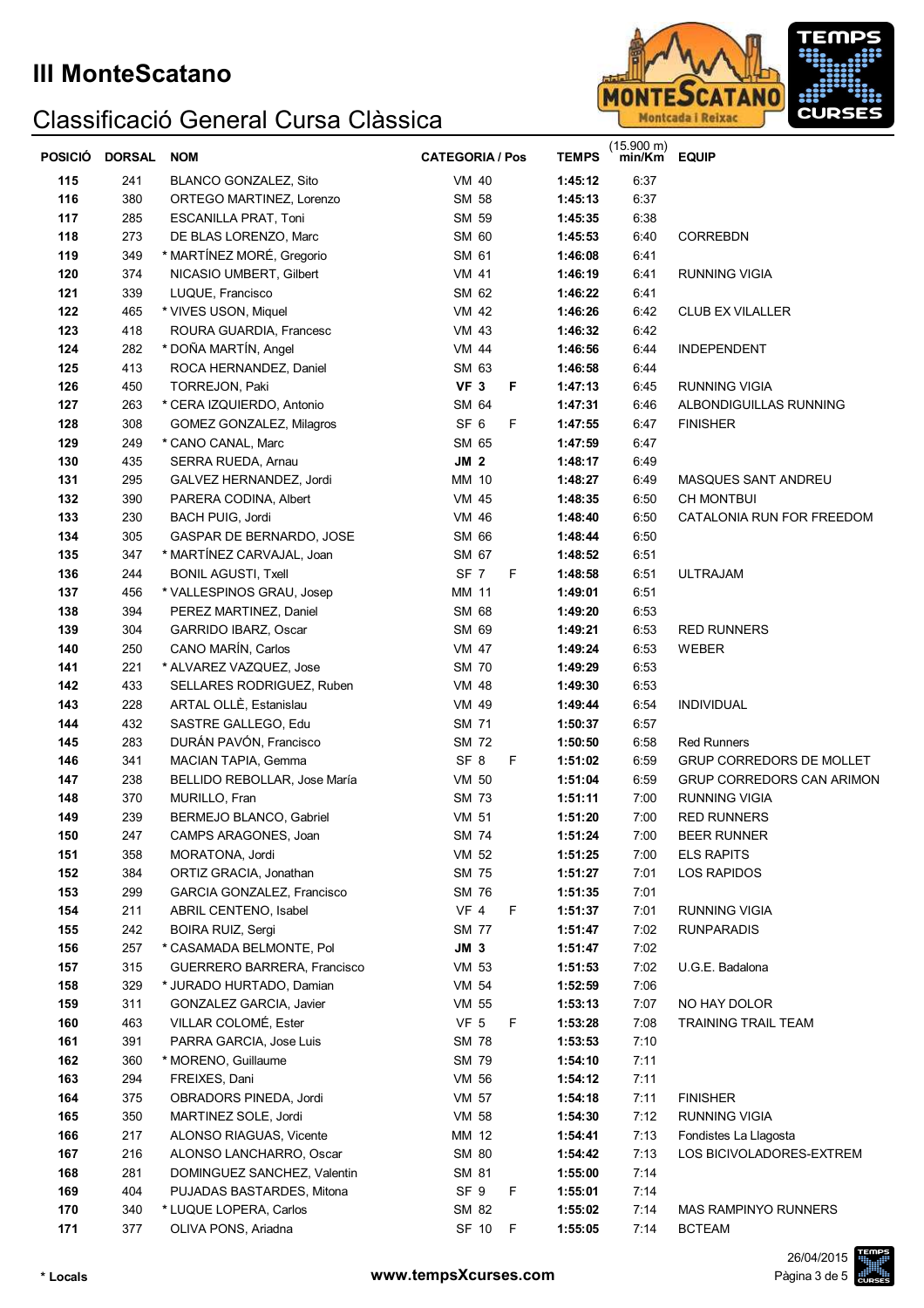

| <b>POSICIÓ</b> | <b>DORSAL</b> | <b>NOM</b>                                      | <b>CATEGORIA / Pos</b>       | <b>TEMPS</b>       | $(15.900 \text{ m})$<br>min/Km | <b>EQUIP</b>                  |
|----------------|---------------|-------------------------------------------------|------------------------------|--------------------|--------------------------------|-------------------------------|
| 172            | 269           | COMPTE FIGUERAS, Roger                          | SM 83                        | 1:55:06            | 7:14                           | LA BOLSA DEL CORREDOR         |
| 173            | 402           | PORTA MAURIZ, Ramon                             | SM 84                        | 1:55:19            | 7:15                           |                               |
| 174            | 425           | * SANCHEZ CHIA, Jose Luis                       | MM 13                        | 1:55:25            | 7:16                           | <b>TORPECAMINOS</b>           |
| 175            | 319           | HERRERO RODRIGUEZ, Enrique                      | SM 85                        | 1:55:36            | 7:16                           | <b>STKR</b>                   |
| 176            | 233           | * BAINAC, Núria                                 | VF 6<br>F                    | 1:55:45            | 7:17                           |                               |
| 177            | 409           | RAMIREZ PEREZ, Jordi                            | SM 86                        | 1:55:49            | 7:17                           |                               |
| 178            | 270           | CONEJERO BUSILLO, Vanessa                       | SF 11<br>F                   | 1:55:51            | 7:17                           |                               |
| 179            | 227           | ARRIBAS VALENCIA, Vanessa                       | SF 12<br>F                   | 1:56:07            | 7:18                           | PRORUNNERS BCN                |
| 180            | 229           | ASENSIO GIL, Sergio                             | SM 87                        | 1:56:07            | 7:18                           | PRORUNNERS BCN                |
| 181            | 378           | OLMO RODRIGUEZ, Jaime                           | VM 59                        | 1:56:14            | 7:19                           |                               |
| 182            | 302           | * GARCÍA SALAS, Jose Maria                      | VM 60                        | 1:57:29            | 7:23                           | <b>INDEPENDIENTE</b>          |
| 183            | 446           | * TARRAGA FERNANDEZ, Sergio                     | VM 61                        | 1:57:56            | 7:25                           |                               |
| 184            | 388           | PANIAGUA PEDRO, Jose                            | VM 62                        | 1:58:08            | 7:26                           | RUNNING VIGIA                 |
| 185            | 312           | BEDOS BAYO, Núria                               | <b>VF 7</b><br>F             | 1:58:17            | 7:26                           | <b>ALICUENCANO</b>            |
| 186            | 265           | * CINCA LLORDÉS, Francesc                       | MM 14                        | 1:58:20            | 7:27                           | XINO-XANO-TEAM                |
| 187            | 293           | FRANCO, Dani                                    | VM 63                        | 1:58:33            | 7:27                           | DOMFIS.COM                    |
| 188            | 352           | MATEO RAJA, Marian                              | SF 13<br>F.                  | 1:58:35            | 7:27                           | <b>ALKAYATA</b>               |
| 189            | 328           | JIMENEZ SAEZ, Dionisio                          | MM 15                        | 1:58:39            | 7:28                           | <b>CORREDORS POLINYA</b>      |
| 190            | 431           | SANTAEULARIA GARCIA, Mario                      | VM 64                        | 1:59:10            | 7:30                           | Fondistes La Llagosta         |
| 191            | 246           | CALLES VICO, Jaime                              | VM 65                        | 1:59:26            | 7:31                           |                               |
| 192            | 291           | FERNANDEZ ROVIRA, Alba                          | SF 14<br>E                   | 1:59:27            | 7:31                           |                               |
| 193            | 410           | RAMON, Jordi                                    | VM 66                        | 1:59:32            | 7:31                           | DÀTILS X RUN                  |
| 194            | 333           | LLEIDA FEIXAS, Daniel                           | VM 67                        | 1:59:32            | 7:31                           | C.A. Nou Barris               |
| 195            | 303           | GARCÍA TALAVERA, David                          | <b>SM 88</b>                 | 1:59:35            | 7:31                           |                               |
| 196            | 231           | BÁEZ GARCÍA, Estefanía                          | SF 15<br>F                   | 1:59:42            | 7:32                           | RIOSRUNING LS FRANQUESES      |
| 197            | 262           | CENTELLES IZQUIERDO, Josep Maria                | SM 89                        | 1:59:47            | 7:32                           |                               |
| 198            | 286           | ESTIRADO NIETO, Manuel                          | VM 68                        | 1:59:54            | 7:32                           | CORREDORS POLINYÀ             |
| 199            | 444           | SORIANO MORAÑO, Beatriz                         | SF 16<br>F                   | 2:00:23            | 7:34                           | CORREDORS POLINYÀ             |
| 200            | 297           | GARCIA DOMENECH, Daniel                         | MM 16                        | 2:00:25            | 7:34                           |                               |
| 201            | 422           | SALVADO SANCHEZ, Estella                        | VF 8<br>F                    | 2:00:26            | 7:34                           |                               |
| 202            | 243           | BOLUDA SÁNCHEZ, Lidia                           | VF 9<br>F<br>VM 69           | 2:00:26            | 7:34                           | Club Atlètic Calderí          |
| 203            | 288           | * EXPOSITO MENGUAL, Javier                      |                              | 2:00:30            | 7:35                           |                               |
| 204            | 342           | * MAÑAN CAÑELLAS, Pep                           | <b>VM 70</b>                 | 2:00:42            | 7:35                           |                               |
| 205<br>206     | 437<br>441    | SERRANO REGOL, Ivan<br>SOLER VILLANUEVA, Miquel | <b>VM 71</b><br><b>VM 72</b> | 2:01:02<br>2:01:14 | 7:37<br>7:37                   | <b>CORRER PER SER LLIURE</b>  |
| 207            | 276           | DELGADO BELMONTE, Joaquim                       | MM 17                        | 2:01:29            | 7:38                           | CORREDORS CAT                 |
| 208            | 414           | RODENAS MELLINAS, Puri                          | <b>VF 10 F</b>               | 2:01:41            | 7:39                           | RUNNING VIGIA                 |
| 209            | 326           | JIMENEZ LARA, Marco                             | VM 73                        | 2:01:42            | 7:39                           | <b>RUNNING VIGIA</b>          |
| 210            | 386           | PALACIO LAJE, Florencia                         | <b>VF 11</b><br>- F          | 2:02:04            | 7:41                           | Finisher                      |
| 211            | 443           | SORIA MURIEL, Vanessa                           | <b>VF 12</b><br>- F          | 2:02:41            | 7:43                           | <b>RUNNING VIGIA</b>          |
| 212            | 336           | LÓPEZ, Cristina                                 | SF 17 F                      | 2:02:44            | 7:43                           |                               |
| 213            | 371           | NAVARRO CANTAN, Juan Carlos                     | <b>VM 74</b>                 | 2:02:46            | 7:43                           |                               |
| 214            | 277           | DELGADO CARRETERO, Mari Carmen                  | SF 18<br>$-F$                | 2:02:54            | 7:44                           |                               |
| 215            | 407           | RAJA COZAR, Israel                              | SM 90                        | 2:04:02            | 7:48                           | <b>STKR</b>                   |
| 216            | 439           | SIERRA COLL, Ivan                               | <b>VM 75</b>                 | 2:04:09            | 7:48                           |                               |
| 217            | 334           | * LOBA GODOY, Raul                              | SM 91                        | 2:04:37            | 7:50                           | ALBONDIGUILLAS RUNNIG         |
| 218            | 251           | CAPILLA VERGARA, Jordi                          | SM 92                        | 2:05:03            | 7:52                           | <b>RUNNING VIGIA</b>          |
| 219            | 320           | <b>HUERTAS BUJALDON, Mery</b>                   | VF 13 F                      | 2:05:04            | 7:52                           | <b>RUNNING VIGIA</b>          |
| 220            | 261           | CELMA NEIRA, Carlota                            | <b>VF 14</b><br>- F          | 2:05:22            | 7:53                           | <b>CERCLE SABADELLES 1856</b> |
| 221            | 274           | DE CLARES RIVERO, Maria                         | SF 19<br>- F                 | 2:05:22            | 7:53                           | <b>FINISHER</b>               |
| 222            | 330           | LAFUENTE BORRA, José Antonio                    | <b>VM 76</b>                 | 2:05:51            | 7:55                           |                               |
| 223            | 236           | <b>BARRIO GIL, Albert</b>                       | MM 18                        | 2:08:05            | 8:03                           |                               |
| 224            | 382           | * ORTIZ BERENGUEL, Felix                        | <b>VM 77</b>                 | 2:08:05            | 8:03                           |                               |
| 225            | 430           | SANCHEZ RODRIGUEZ, Oscar                        | SM 93                        | 2:08:26            | 8:05                           |                               |
| 226            | 344           | MARRERO RUIZ, Juanjo                            | SM 94                        | 2:08:27            | 8:05                           |                               |
| 227            | 213           | ALCALÀ PIÑOL, Núria                             | VF 15 F                      | 2:09:46            | 8:10                           | RUNNERS ONLINE                |
| 228            | 240           | <b>BERNABE MIGUEL, Victor</b>                   | SM 95                        | 2:12:25            | 8:20                           |                               |